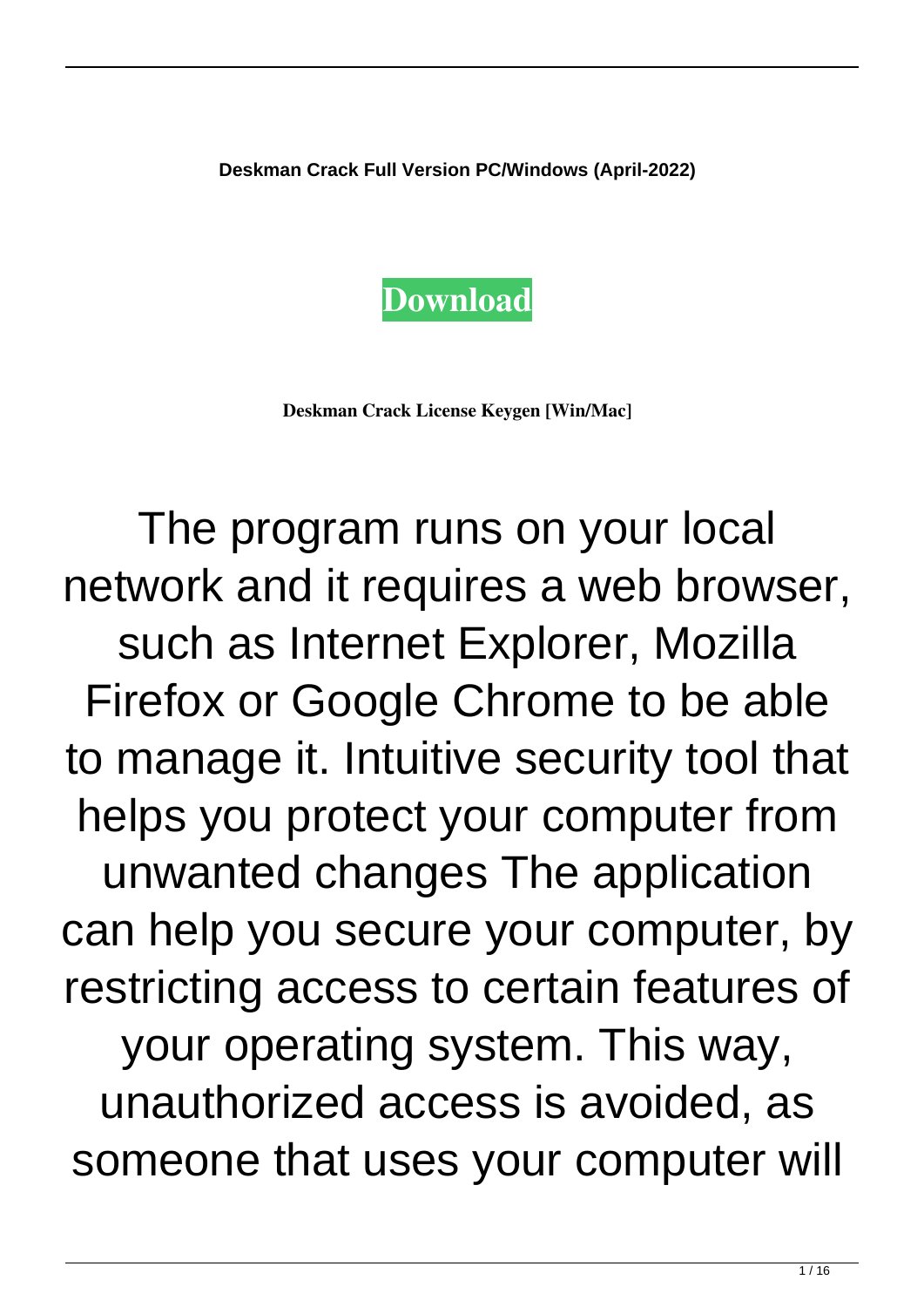not be able to open or delete certain functions, such as Control Panel or Windows Explorer. For instance, you can block USB devices, so that nobody can insert one and copy files that might contain malicious software, which could damage your computer and make it unusable. Reliable and easy to use security tool with comprehensive interface Deskman can be opened in your web browser and used to optimize and secure your computer. You can set the application to block the execution of certain programs, by creating a whitelist containing those that are allowed to run. The same thing can be performed to secure web browsing, by creating a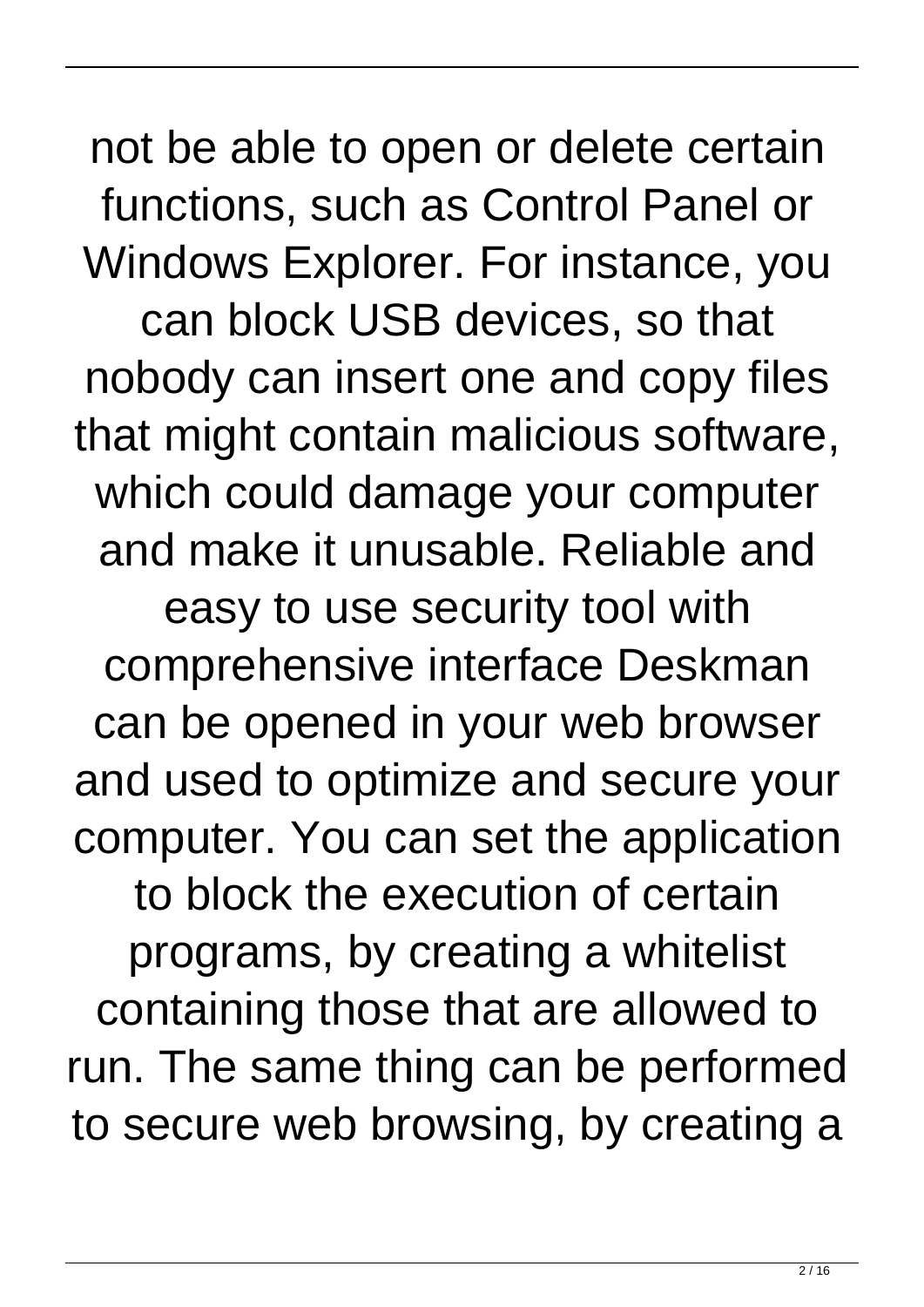list with all the accepted keywords and websites that can be opened during computer runtime. A powerful and robust computer security program that runs in your local networkParadoxical effects of statins. Statins are well known for their ability to reduce cholesterol levels, resulting in decreased risk of coronary heart disease. Several clinical studies, however, suggest that statin treatment may have paradoxical effects, which are especially pronounced in patients with established coronary disease. Moreover, newer studies point to a potential harm with statin use in patients without coronary heart disease. This article will review the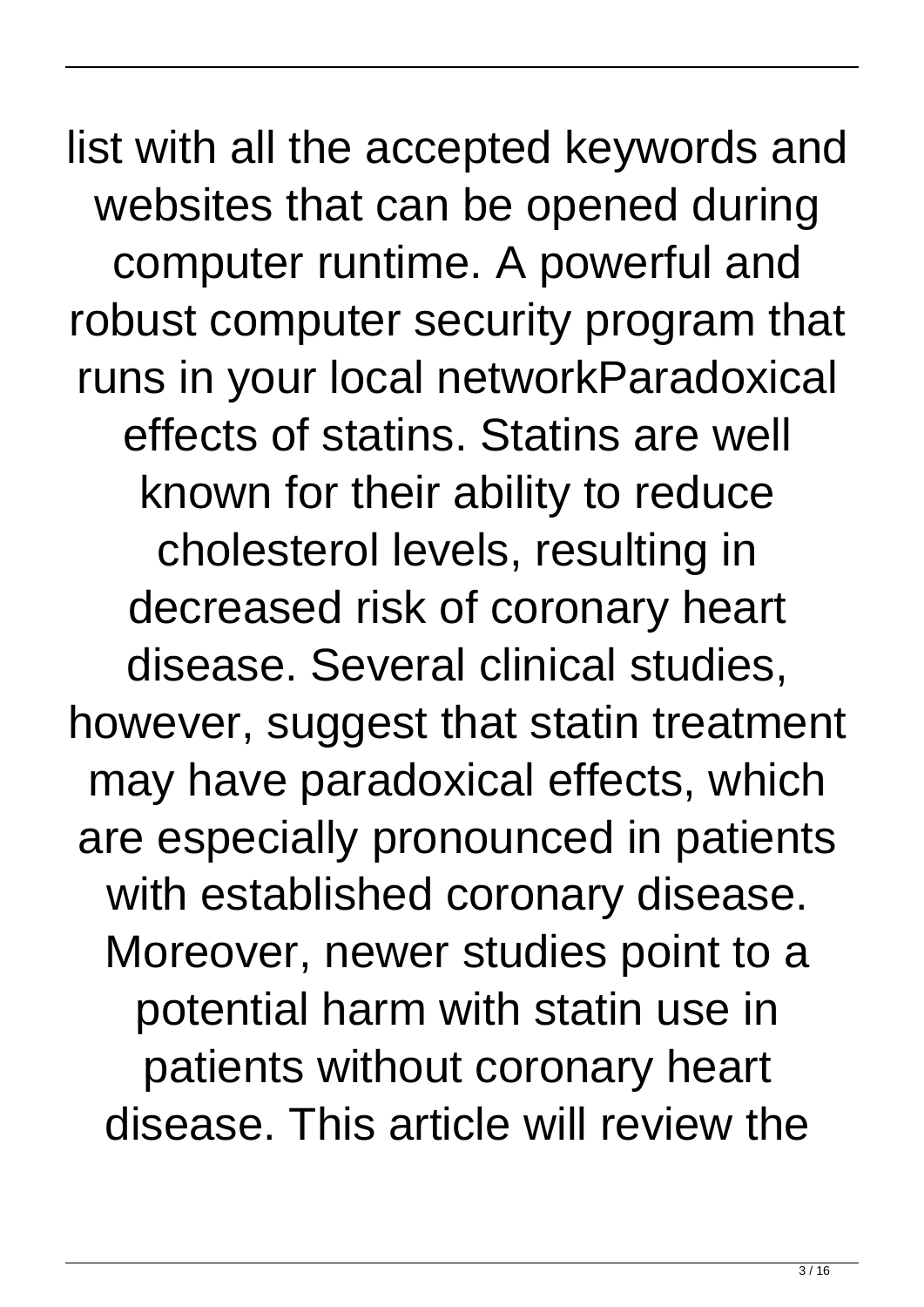evidence for the risk of paradoxical effects of statins and their safety in patients with and without coronary heart disease. The article concludes with a recommendation for monitoring of patients, especially those with recent cardiovascular events, who receive statins.What to watch for: Coach Bill Belichick will be on record that the starting lineup won't change, but it's a good bet that a new offensive assistant will be added. It will be interesting to see who it is; the likes of Bill O'Brien or Brian Daboll could be possibilities. Heading into the playoffs, the Patriots have been lacking a clear, consistent signal caller. The New England Patriots enter the playoffs as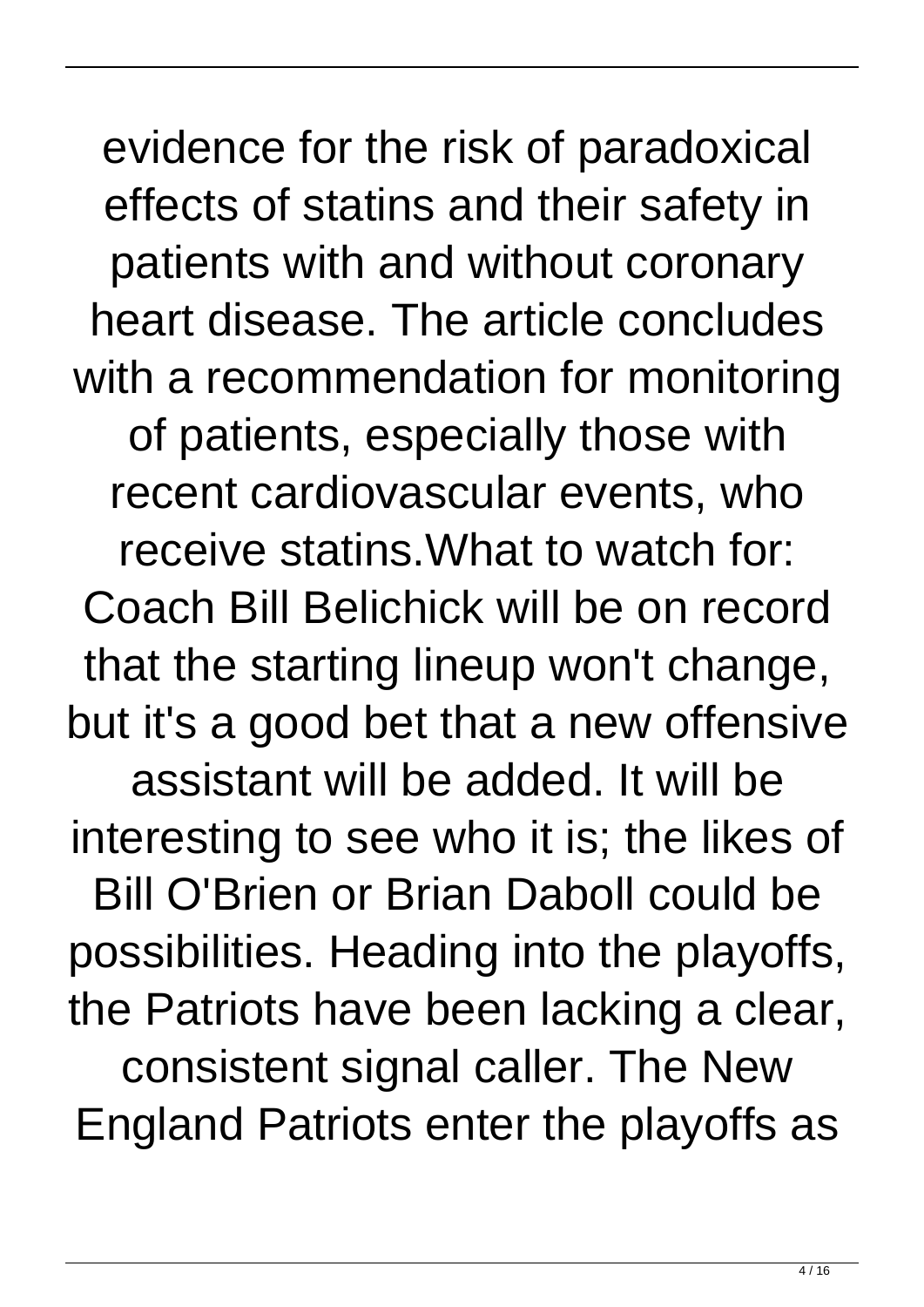the No. 3 seed in the AFC, meaning they will be in the divisional round for the second year in a row. They did not make it past that round last season, losing to the Kansas City Chiefs in the divisional round. With the Patriots

**Deskman Crack+ Activation Code [Win/Mac]**

KEYMACRO is a free multi-purpose tool designed for making the most of your keyboard. Its goal is to help you create your own keyboard shortcuts for common computer tasks. This program can be started by pressing CTRL + Shift + K (CTRL + SHIFT + A if using an Apple keyboard). KEYMACRO will start with a few sample shortcuts, but you can type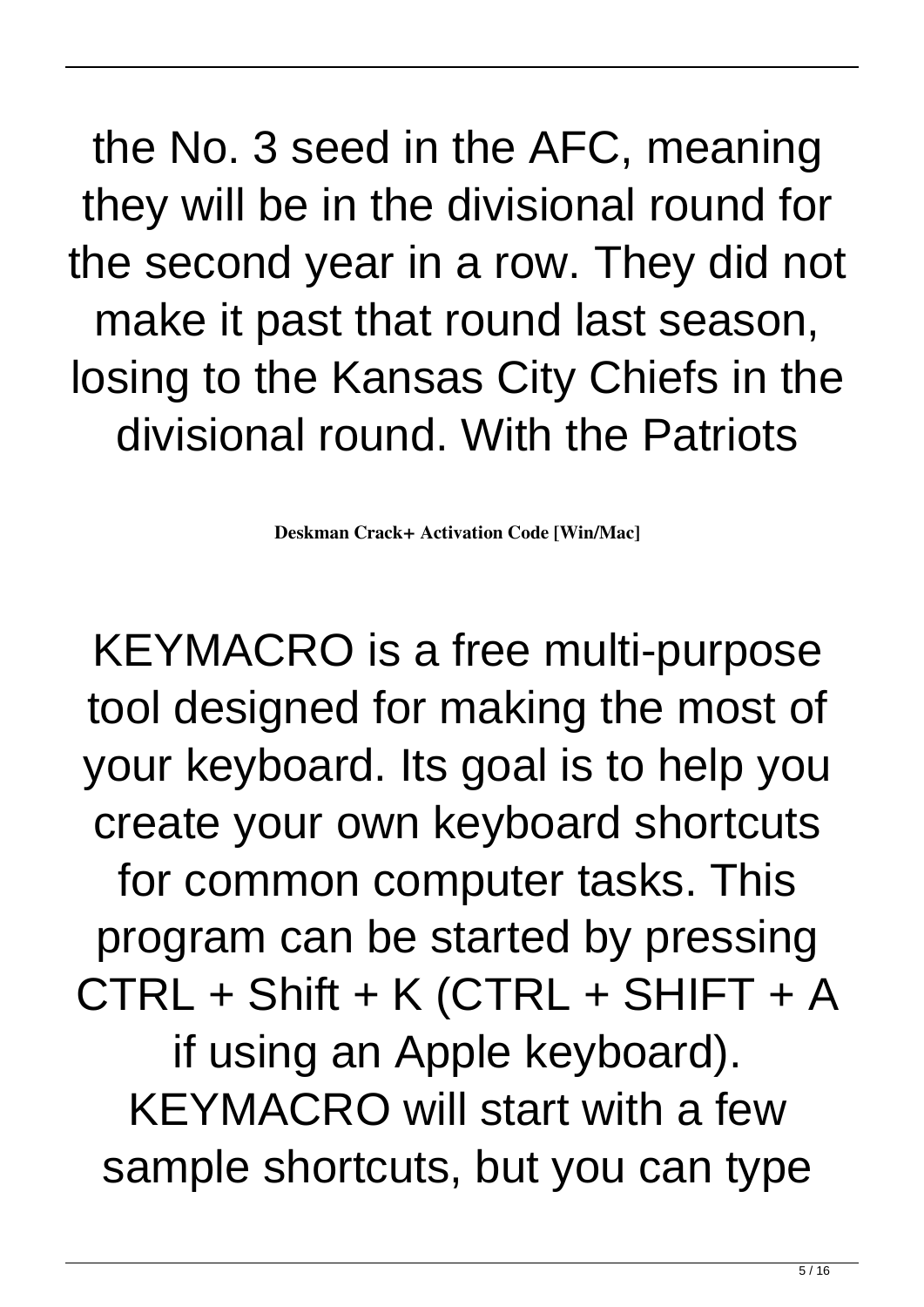any shortcut that you want by pressing the CTRL  $+$  SHIFT  $+$  K keys. What's more, you can create your own shortcuts that perform different tasks by using the MODIFY and ADD buttons. The process is pretty simple. You simply type the text to be added in the text field. You can then use the plus button to quickly add as many shortcuts as you want. Finally, the program will compile all of your shortcuts into a single file that can be run whenever you want. KEYMACRO is easy to use and it is very customizable, thanks to the ability to assign different hotkeys to different tasks. This tool can be used to make your PC faster and more efficient by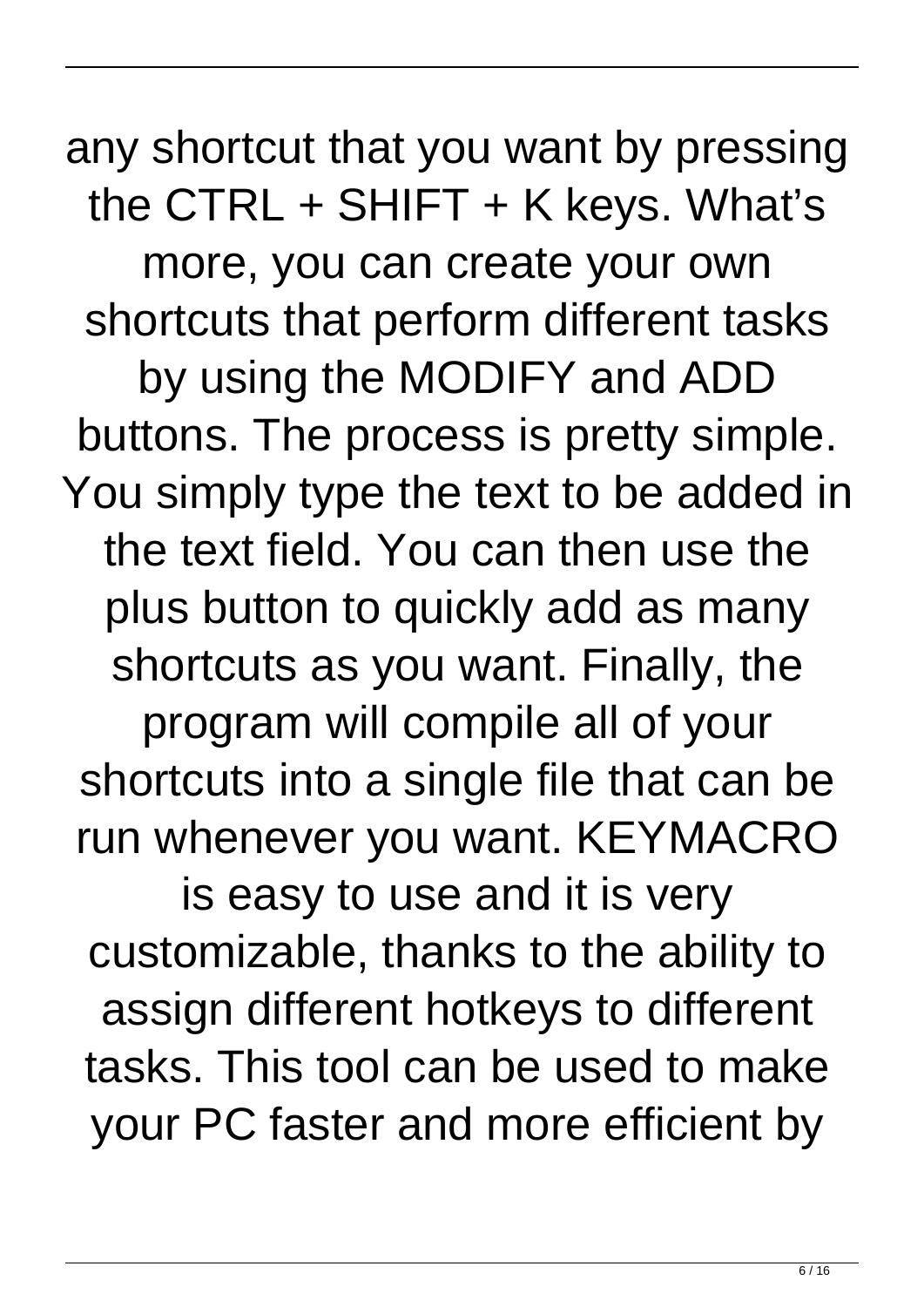making it easier to use your keyboard, particularly during lengthy computer tasks. VSTSciChart Description: VSTSciChart is an easy-to-use scientific chart creation tool. It is compatible with a wide range of chart types including, but not limited to, area, bar, scatter, and line. With VSTSciChart you can create, add, edit, and rearrange multiple chart types in one window. You can then export the chart to PDF, image, or PNG file formats, or save it directly to your clipboard. The graphics created using VSTSciChart can be used for a wide range of applications including but not limited to: A scientific data analysis program A presentation or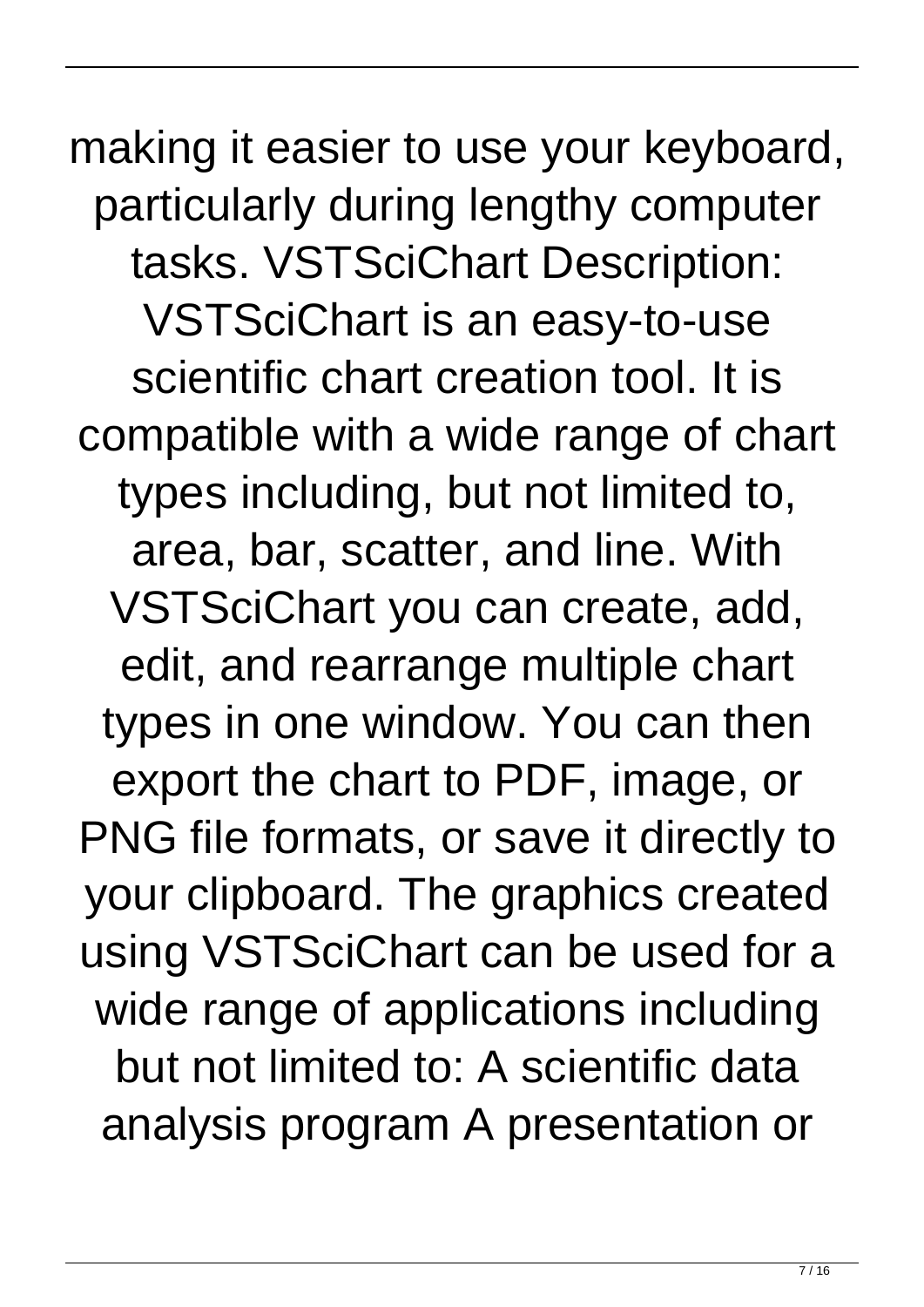training material An academic poster A design for a website A business poster A sales document A marketing document A resume A book cover Included in VSTSciChart are a number of scientific formulas for common operations. So you can quickly add basic math functions including addition, subtraction, multiplication, and division to your charts. The formulas that you create can then be reused for future charts, or they can be stored for later use in your document. VSTSciChart comes with a selection of charts to get you started. These include: Combination chart Bar chart Scatter chart Line chart Pie chart 3D pie 77a5ca646e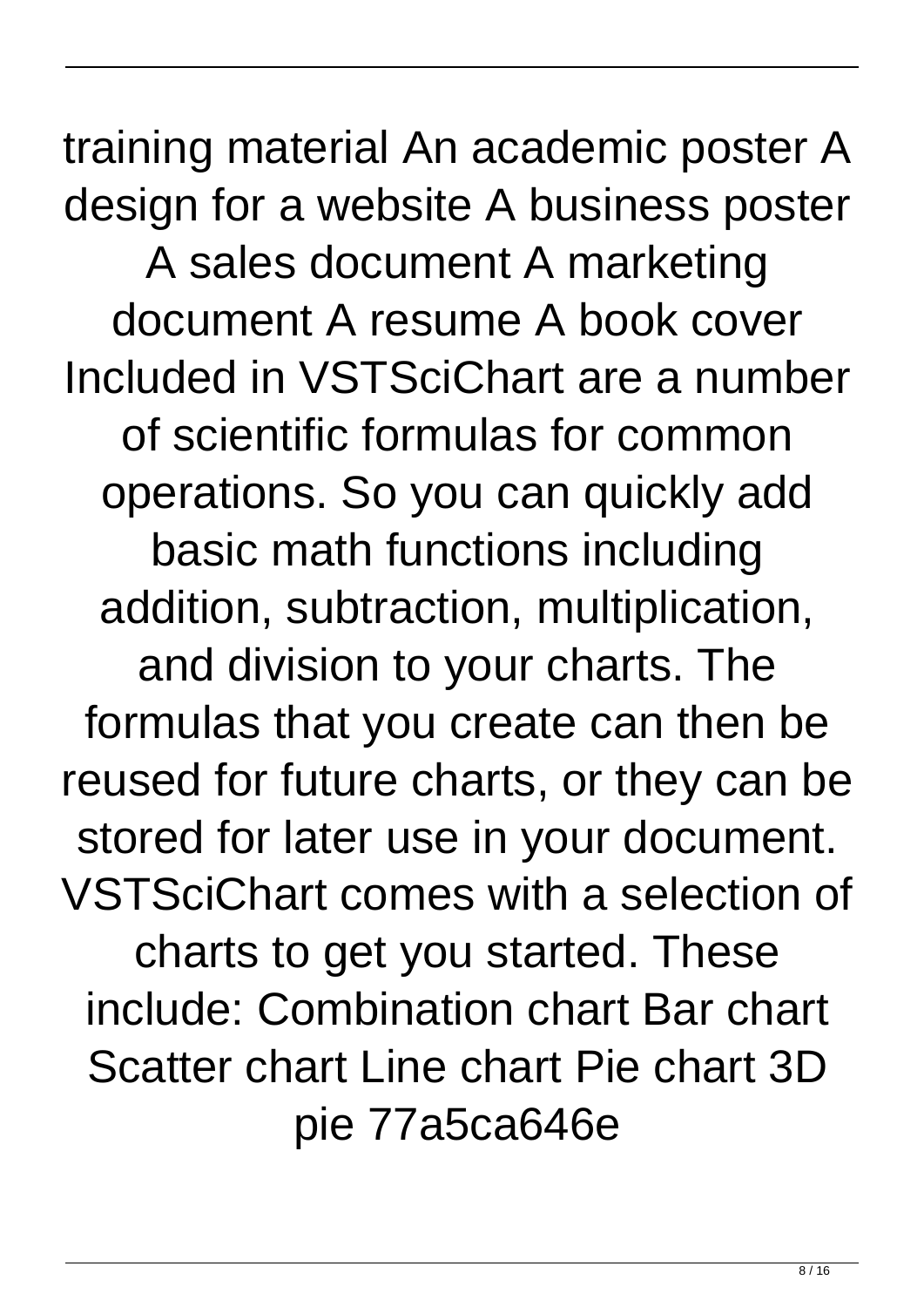With a blank look on their faces, the man and woman who accompanied the old man reach the door and calmly open it for the man. "Sir, do you know who you are?" the man says. "I do not. I do not remember anything about my life. Where is this place? What is this place?" "We are in the place you will live." "You're lying. That's impossible, because I do not remember anything about my life. I do not know where I am, or even who I am." "That's because you do not remember. You do not remember, because you are a robot." "But I am not a robot." "Let us explain it to you. When you were a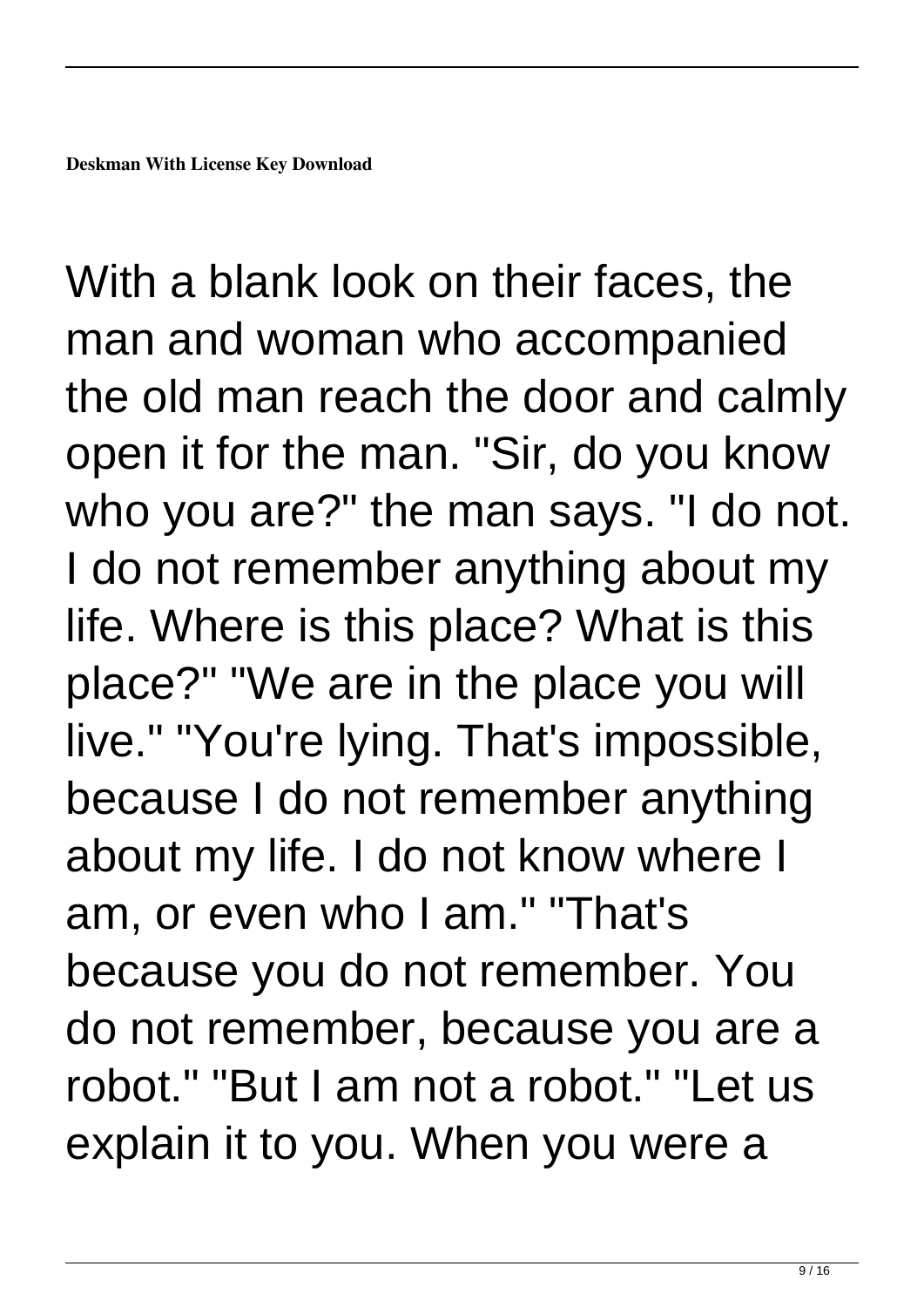## child, a man kidnapped you. He took you away from your family and he forced you to forget. The man then made you a robot. We know that your family must be very worried about you. You should also be very worried about yourself. You are only a machine, and you don't know what is going on in the outside world. For example, you have no idea about how to operate this device." "But I was kidnapped and I cannot remember anything." "Shut up. We have explained everything to you. It is very simple. You are a robot. A robot is a machine that is designed to work. A robot will work on any machine or device that is connected to the internet, like a computer or a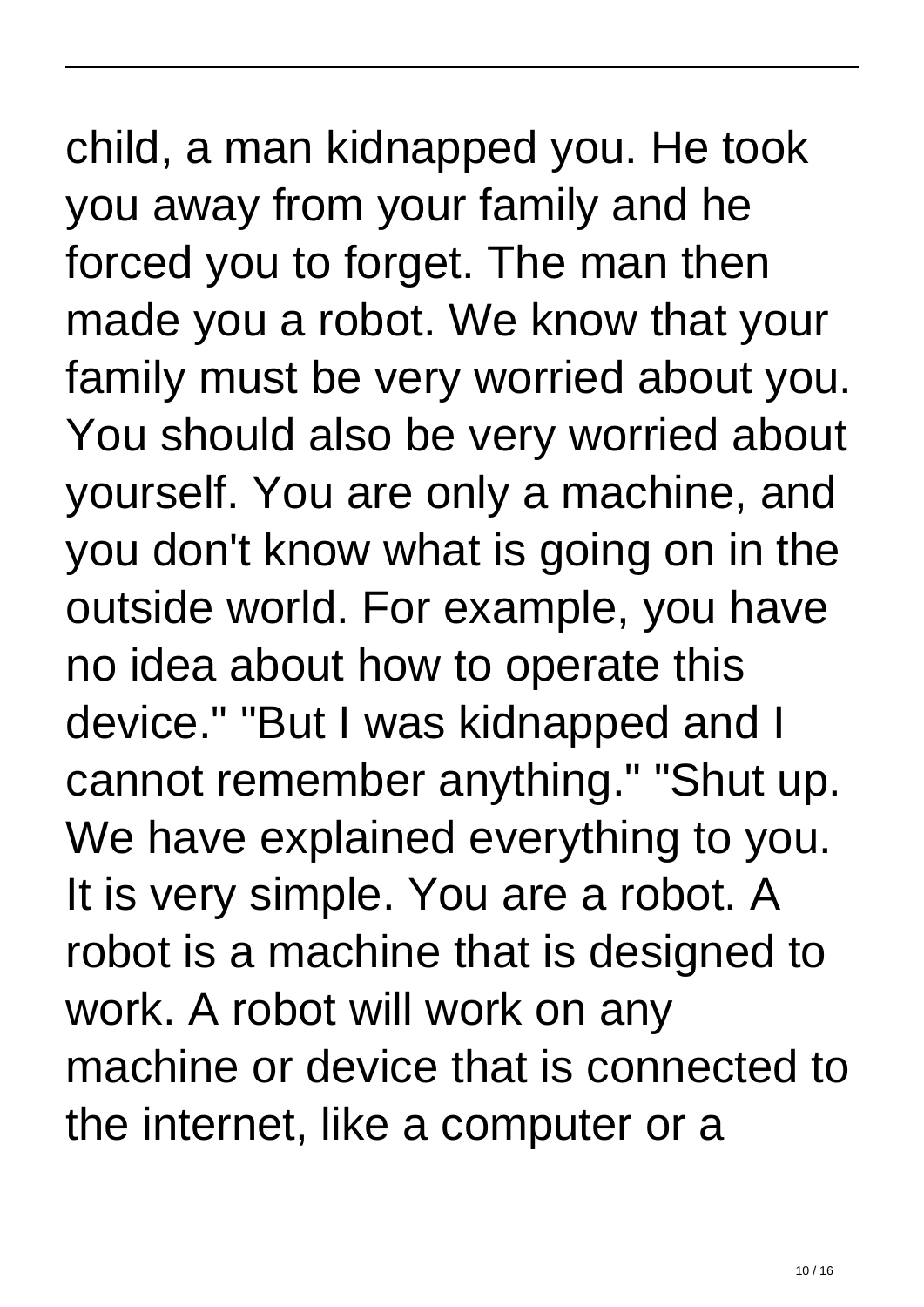## refrigerator. Robots are created by another company, the company that manufactures robots. They don't know who you are, but you are a robot, so your purpose is to work." The robot suddenly gets a computer chip out of his mouth. "I was always very obedient," he says with sadness, "but now I want to leave this place. Where is my family?" "We don't know anything about your family." "This computer belongs to someone. It can

be used to find them." "The computer chip is not programmed for that. It is the chip of a different robot. The robot that kidnapped you, the robot that made you forget your life and make you a robot." "I can tell you that he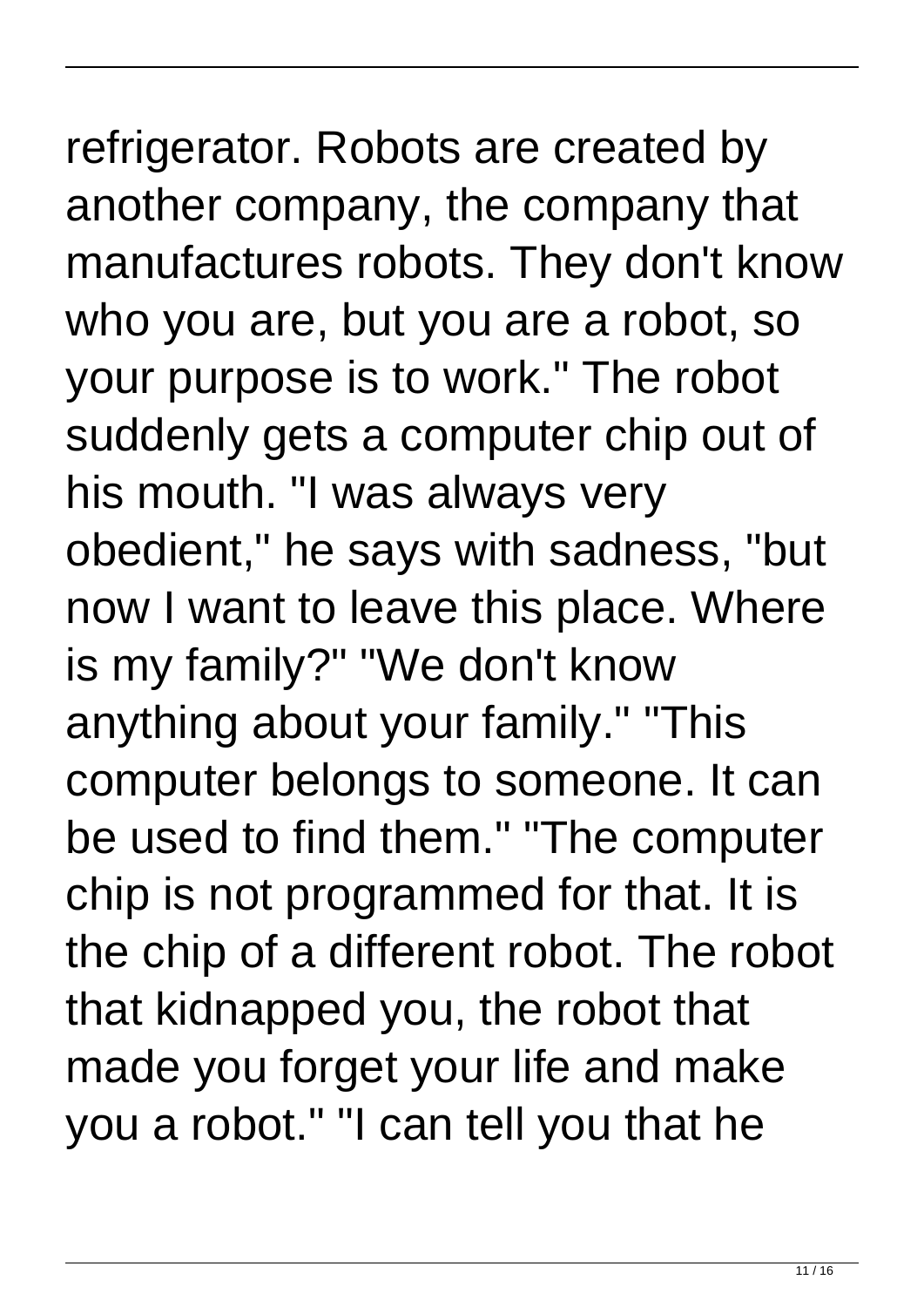was a very violent and cruel man." "You can rest easy now. He will be punished. But you were not the only one that he kidnapped. He kidnapped a number of

**What's New In Deskman?**

This is a tool that can be used to restrict the use of certain features of your operating system. This security software works by creating a list of operating system functions that cannot be used and the programs that can access them. By setting the software to block certain functions, it allows you to keep unauthorized people from damaging your system and locking it up. In this way, you can use this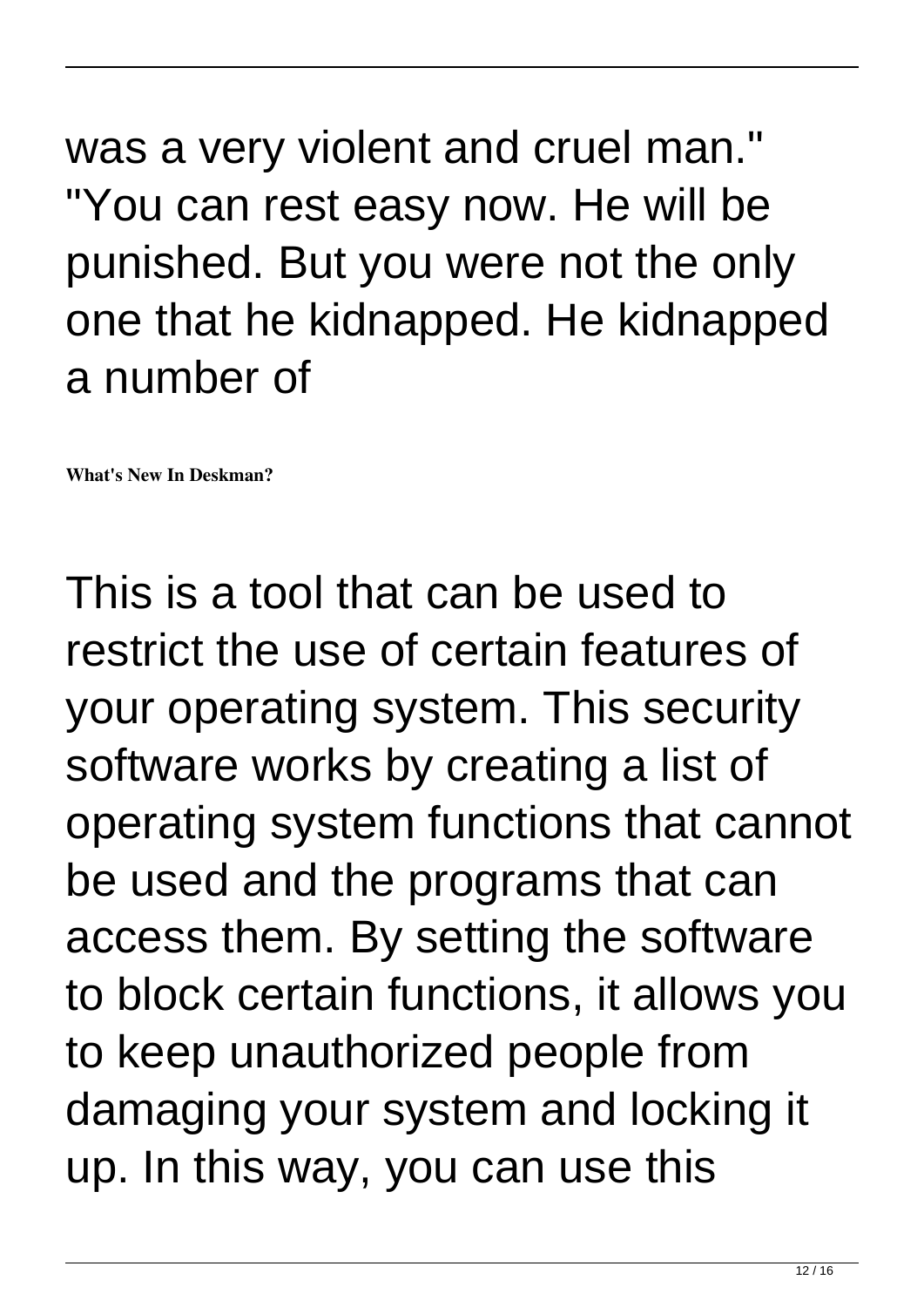## application to protect your computer from malware, which can be used to spy on you, to take control of it or to disrupt your browsing experience. 1. Size: 844.0 KB 1. Size: 844.0 KB 2. Size: 844.0 KB 3. Size: 844.0 KB 4. Size: 844.0 KB 5. Size: 844.0 KB 6. Size: 844.0 KB 7. Size: 844.0 KB 8. Size: 844.0 KB 9. Size: 844.0 KB 10. Size: 844.0 KB 11. Size: 844.0 KB 12. Size: 844.0 KB 13. Size: 844.0 KB 14. Size: 844.0 KB 15. Size: 844.0 KB 16. Size: 844.0 KB 17. Size: 844.0 KB 18. Size: 844.0 KB 19. Size: 844.0 KB 20. Size: 844.0 KB 21. Size: 844.0 KB 22. Size: 844.0 KB 23. Size: 844.0 KB 24. Size: 844.0 KB 25. Size: 844.0 KB 26. Size: 844.0 KB 27. Size: 844.0 KB 28.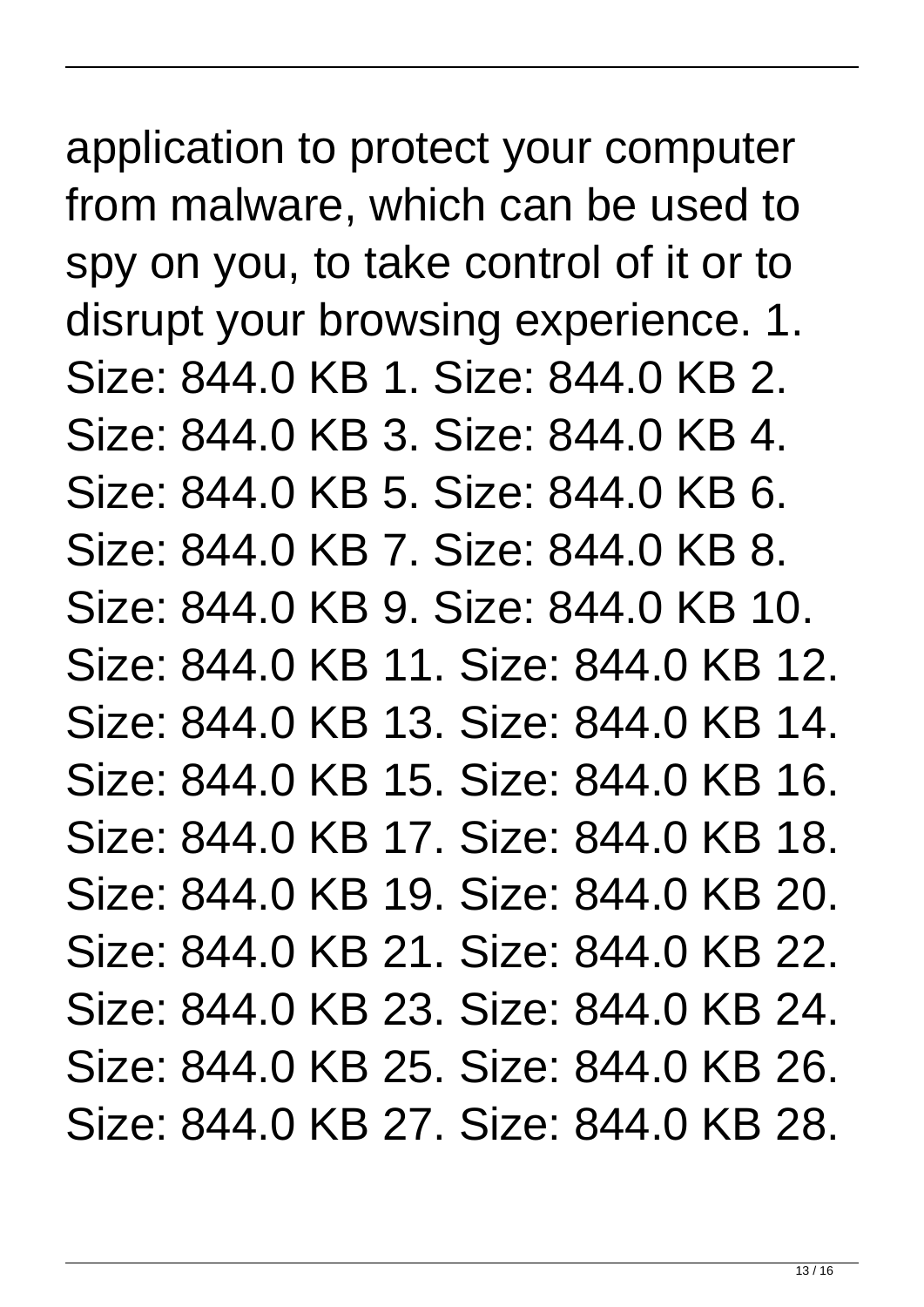Size: 844.0 KB 29. Size: 844.0 KB 30. Size: 844.0 KB 31. Size: 844.0 KB 32. Size: 844.0 KB 33. Size: 844.0 KB 34. Size: 844.0 KB 35. Size: 844.0 KB 36. Size: 844.0 KB 37. Size: 844.0 KB 38. Size: 844.0 KB 39. Size: 844.0 KB 40. Size: 844.0 KB 41. Size: 844.0 KB 42. Size: 844.0 KB 43. Size: 844.0 KB 44. Size: 844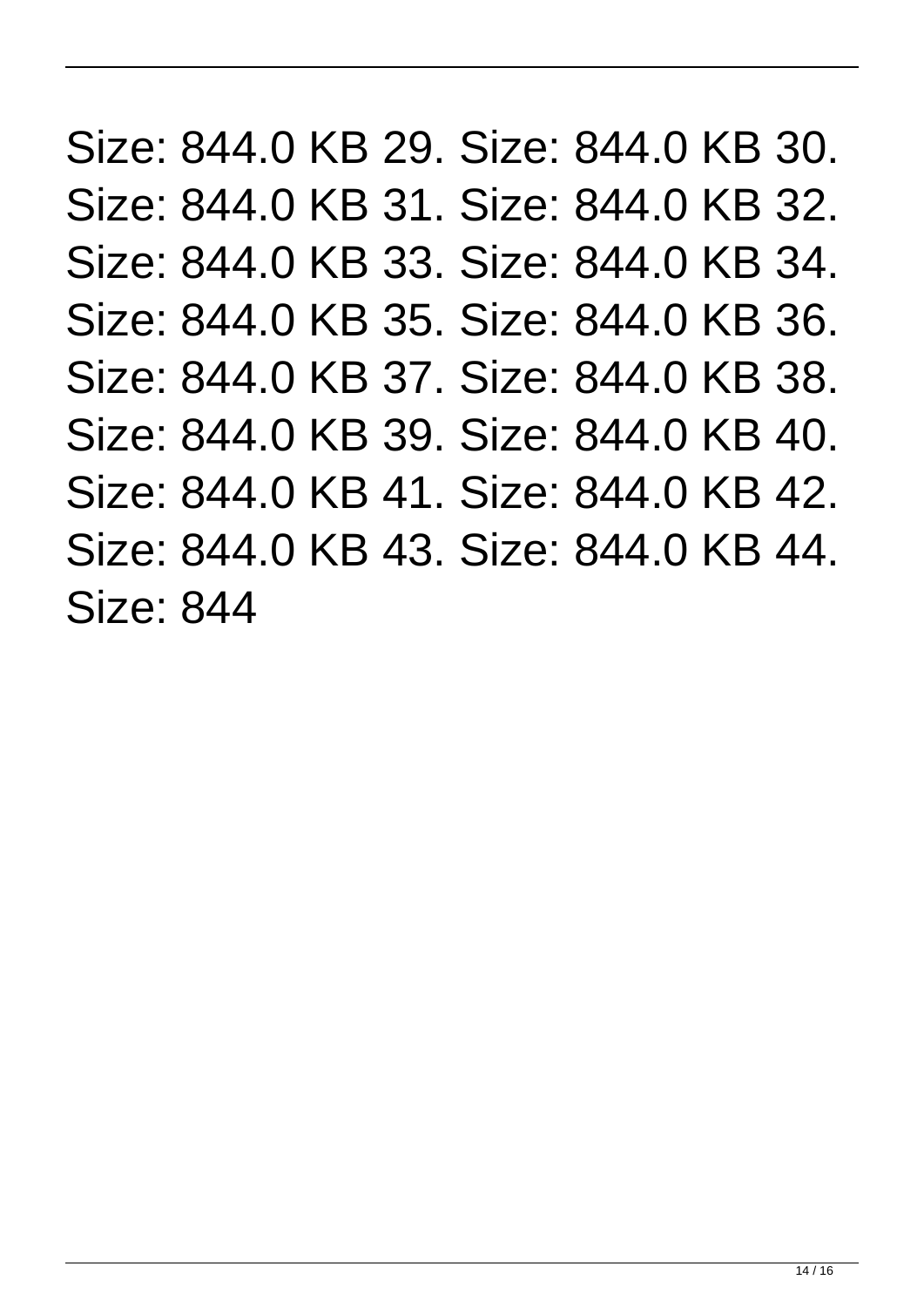To install this mod, you must have Minecraft Forge installed (Forge is a required mod for Minecraft 1.6.4 and up). Forge is a required mod for Minecraft 1.6.4 and up). To install Forge, download the Forge download from Minecraft.net, unzip it, and place the.jar file in your Minecraft folder (normally Documents\My Minecraft Games). You will need at least Java SE 6 Update 23 (64-bit only) to run Minecraft Forge. Forge is a required mod for Minecraft 1.6.4 and up

## Related links:

<https://indiatownship.com/wp-content/uploads/2022/06/haydfrid.pdf>